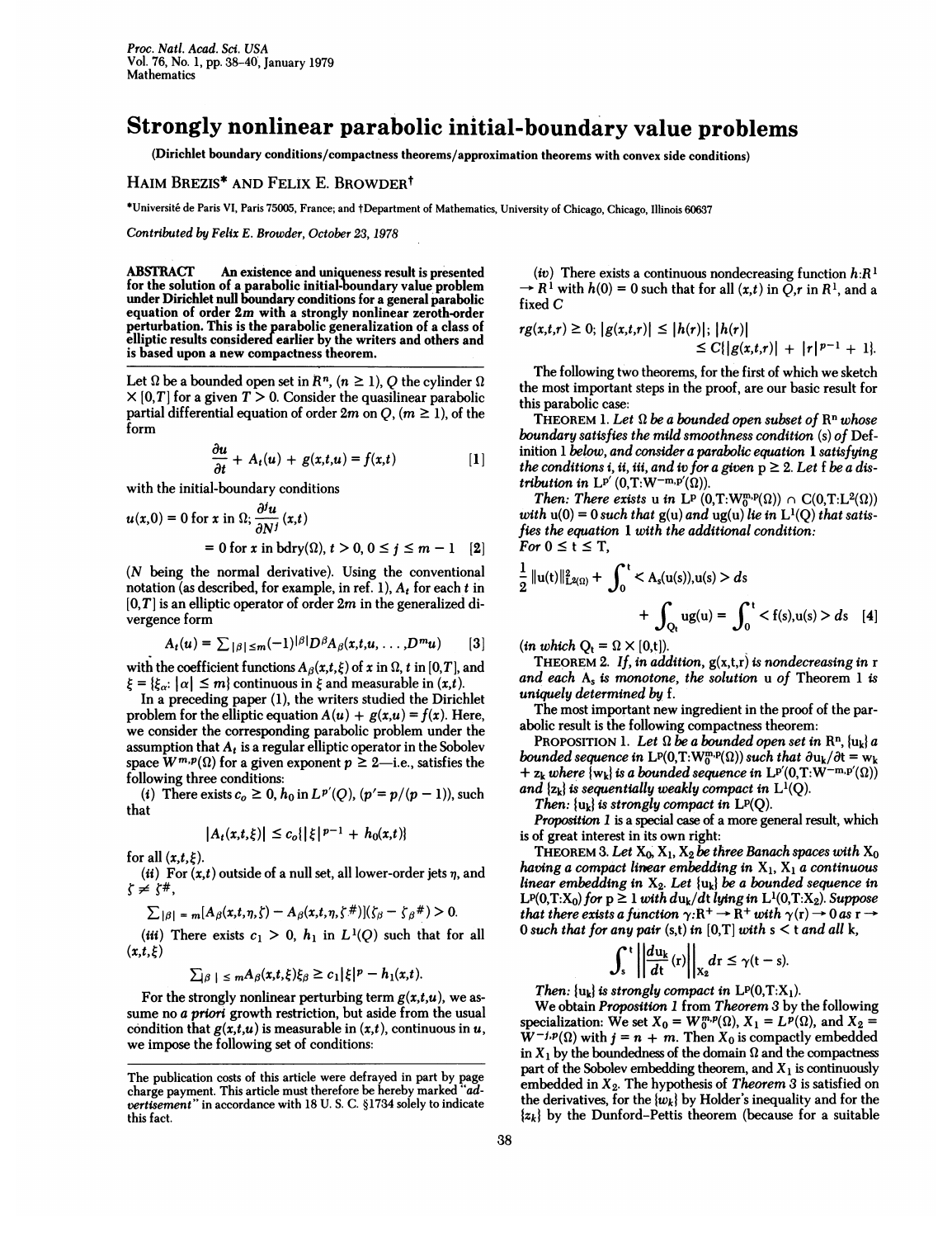$f(x) = \alpha$  as  $f(x)$  if  $\alpha$  as r  $f(x)$  $\ln \gamma$  with  $\gamma(r) \to 0$  as  $r \to 0$ ,  $\int_s^t ||z_k(s)||_{L^1(\Omega)} ds \leq \gamma(t - \frac{1}{\log t})$ s)) because both  $W^{-m,p'}(\Omega)$  and  $L^{1}(\Omega)$  are continuously embedded in  $X_2$ .  $\mathbf{H} \mathbf{X}_2$ , if we multiply the functions  $\mathbf{H}$ 

t of Theorem 3: It we multiply the functions  $u_k(t)$  by the that that the  $\mathbb{C}[t]$  $\xi(t)$  with  $\xi$  in  $C^1(R^1)$  such that  $\xi(t) = 1$  for  $t \leq \frac{1}{2}T$ ,  $\xi(t) = 0$  for  $t \geq \frac{3}{4}T$ , and note that both  $\left\{\xi u_k\right\}$  and  $\left\{\left(1 - \xi\right)u_k\right\}$  satisfy the same hypotheses as  $\{u_k\}$ , it suffices to assume that for all k,  $u_k(t)$  is defined for all  $t \ge 0$  and has its support in  $[0,T)$ .<br>Let j be a nonnegative function in  $\mathcal{D}(R^1)$  with support in  $[0,1]$  Hence for any t in  $[0,T]$ ,

Let *i* be a nonnegative function in  $\mathcal{D}(R^1)$  with support in [0,1] such that  $\int_0^{\infty} j(s) ds = 1$ . For each  $\delta > 0$ , we set  $j_{\delta}(s) = \delta^{-1} j(\delta^{-1}s)$ . For each k and  $\delta$ , we define

$$
v_{k,\delta}(t) = \int_0^\infty j_\delta(s) u_k(t+s) \, ds.
$$

 $\{u_k\}$  is a bounded sequence in  $L^p(0, T: X_0)$ , it follows pr that  $\{v_{k,\delta}\}\$ is bounded in  $L^p(0,T:X_0)$  for all k and all  $\delta > 0$ . For  $C(0,T:L^2(\Omega))$ ,  $u(0) = 0$ , such that each fixed  $\delta > 0$ ,  $\{v_{k,\delta}\}\)$  is a bounded sequence in  $C^1(0,T; X_0)$  and by the compactness of the embedding of  $X_0$  into  $X_1$ ,  $\{v_{k,\delta}\}$  for fixed  $\delta$  is strongly compact in  $L^p(0,T;X_1)$ . Hence, it suffices to show that  $\int_0^T \|\boldsymbol{u}_k(t) - \boldsymbol{v}_{k,\delta}(t)\|_{\mathcal{X}}^p$ , dt  $\to 0$  as  $\delta \to 0$ , uniformly in k.  $\mathbf{v}$  is compact in  $\mathbf{v}$  is continuous in  $\mathbf{v}$  in  $\mathbf{v}$  is continuous in  $\mathbf{v}$ 

se  $\lambda_0$  is compactly embedded in  $\lambda_1$  and  $\lambda_1$  is continuously  $\lambda_0$ . uously embedded in  $X_2$ , for each  $\epsilon > 0$  there exists  $K_{\epsilon}$  such that for all u in  $X_0$ ,  $||u||_{X_1}^p \le \epsilon ||u||_{X_0}^p + K_{\epsilon} ||u||_{X_2}^p$ . Hence

$$
\int_0^T \|u_k(t) - v_{k,\delta}(t)\|_{X_1}^2 \le c\epsilon \left( \int_0^T {\{\|u_k(t)\|_{X_0}^p} + \|v_{k,\delta}(t)\|_{X_0}^p} \right) + K \int_0^T \|u_k(t) - v_{k,\delta}(t)\|_{X_2}^p dt.
$$

 $T$  first term is bounded by EM. On the other hand, for the  $L^{\infty}$  $[0, T]$ 

$$
||u_k(t) - v_{k,\delta}(t)||_{X_2} \le \sup_{0 \le s \le \delta} ||u_k(t) - u_k(t+s)||_{X_2}
$$
  

$$
\le \int_t^{k+\delta} \left| \left| \frac{du_k}{dt}(r) \right| \right|_{X_2} dr \le \gamma(\delta).
$$
 that  
to  $u$   
in Q

Hence, choosing  $\epsilon > 0$  sufficiently small and then  $\delta > 0$  small, the desired conclusion follows. q.e.d.

Definition 1: Let  $\Omega$  be an open subset of  $R^n$ . For each  $\delta$  > 0, 0, let  $\Omega$  be an open subset of  $\Lambda$ ". For each  $0 \geq \Omega$ <br>  $\Omega$  is said to  $\Omega$ .  $\begin{array}{lll}\n\text{If } |x| < 3i, \text{ dist}(x, \text{OUTy}(3i)) \leq 0; \\
\text{If there exists } C > 0, \text{ s} > 0, \text{ such that } \text{for } 0 < \frac{5}{5} < 5, \text{ s.} \\
\end{array}$ satisfy (s) if there exists  $C > 0$ ,  $\delta_0 > 0$ , such that for  $0 < \delta < \delta_0$  and all  $\varphi$  in  $\mathcal{D}(\Omega)$ ,

$$
\int_{\Omega_{\delta}} |\varphi|^{p} dx \le C\delta^{p} \int_{\Omega_{C\delta}} |\nabla \varphi|^{p} dx.
$$

 $T_{\text{L}}$  1.0

 $\sum_{s} P_s$  and 2. Let  $\Omega$  be an open subset of  $\mathbb{R}^n$  that satisfies and  $\prod_{s}$ (s), and let H be a continuous, nonnegative, convex function<br>on the reals with  $H(0) = 0$ . Let u be an element of  $L^{p}(0,T;W_0^{m,p}(\Omega))$  for some  $p \geq 1$  with  $H(u)$  lying in  $L^{1}(Q)$ .

Then there exists a sequence  $\{v_j\}$  in  $C(0,T,\mathcal{D}(\Omega))$  with  $\partial v_j/\partial t$  $\epsilon \in L^2$ ,  $v_j(0) = 0$  for each j such that  $v_j$  converges strongly to u  $\sum_{\text{N}}$   $\sum_{\text{U}}$   $\sum_{\text{U}}$   $\sum_{\text{U}}$   $\sum_{\text{V}}$   $\sum_{\text{V}}$   $\sum_{\text{V}}$   $\sum_{\text{V}}$   $\sum_{\text{V}}$   $\sum_{\text{V}}$   $\sum_{\text{V}}$   $\sum_{\text{V}}$   $\sum_{\text{V}}$   $\sum_{\text{V}}$   $\sum_{\text{V}}$   $\sum_{\text{V}}$   $\sum_{\text{V}}$   $\sum_{\text{V}}$   $\sum_{\text{V}}$   $\sum_{\text{V}}$   $\mathbf{v}_0$  (\\left(),  $\mathbf{v}_i$  converges *u.e.* to  $\mathbf{u}$  in  $\mathbf{v}_i$ 

$$
\overline{lim} \int_0^t \left(\frac{dv_j}{dt}(s), v_j(s) - u(s)\right) ds \leq 0
$$

for all  $t$  in  $[0,T]$ .

 $W$ ,  $T$ ,  $P$  and  $Q$  to the convex function  $P$  of convex function  $P$  $f(t) = \frac{1}{2} \int_{0}^{t} \left( \frac{1}{t} \right) dt$  is the nondecreasing continuous continuous continuous continuous continuous continuous continuous continuous continuous continuous continuous continuous continuous continuous continuous  $\int_0^r h(s) ds$ , in which  $h(r)$  is the nondecreasing continuous function of condition (iv) with  $h(0) = 0$ . Then H satisfies the conditions of *Proposition 2*, and  $H' = h$ . Suppose that *u* is an element of  $L^p(0,T:W_0^{n,p}(\Omega))$  with  $ug(u)$  in  $L^1(Q)$ . Because

$$
0 \leq H(u) \leq uh(u) \leq Cug(u) + C|u|^p + C|u|,
$$

 $\ddot{\phantom{a}}$  it follows that uh(u) and H(u) lie in L 1(Q). If we consider the consider the consider the consider the consider the consider the consider the constant of  $\ddot{\phantom{a}}$ ws that  $u_n(u)$  and  $n(u)$  he in  $L^2(V)$ . If we consider the sequence  $\{v_i\}$  described by the conclusions of *Proposition 2*, then  $(g(u)v_i)^+$  converges a.e. on Q to  $ug(u)$ . On the other hand, the subgradient relation  $H(r) - H(s) \ge h(s)(r - s)$  for all r and s implies that  $(h(s)r)^+ \leq H(r) + sh(s)$ . Hence

$$
(g(u)v_j)^+ \leq (h(u)v_j)^+ \leq H(v_j) + uh(u)
$$

where the bounding sequence is strongly convergent in L 1( $\alpha$ ). he bounding sequence is s

$$
\int_{Q_t} g(u)v_j \leq \int_{Q_t} (g(u)v_j)^+ \to \int_{Q_t} ug(u).
$$

by the correlation of  $g$  and  $g$  are  $g$  regular parabolic regular parabolic  $g$  at lever  $k$ . By the corresponding existence theorem for regular parabolic problems, for each k there exists  $u_k$  in  $L^p(0,T:W_0^{m,p}(\Omega)) \cap$ 

$$
\frac{\partial u_k}{\partial t} + A(u_k) + g_k(u_k) = f.
$$

 $\mathcal{M}$   $\mathcal{M}$  is the contract  $\mathcal{M}$  in  $\mathcal{M}$  in  $\mathcal{M}$  in  $\mathcal{M}$  (Q)) is close to  $\mathcal{M}$  if  $\mathcal{M}$  is contract to  $\mathcal{M}$  is contract to  $\mathcal{M}$  is contract to  $\mathcal{M}$  is contract to  $\mathcal{M}$  is contr er, for each v in  $L^p(0,1:N_0^{n-r}(\Omega)) \cap C^1(0,1:L^2)$ 

$$
||\psi_{2}||u_{k}(t) - v(t)||_{L^{2}(\Omega)}^{2} + \int_{0}^{t} < A_{s}(u_{k}(s)), u_{k}(s) - v(s) > ds
$$
  
+ 
$$
\int_{Q_{t}} g_{k}(u_{k})(u_{k} - v) = \int_{0}^{t} < f(s), u_{k}(s) - v(s) > ds
$$
  
+ 
$$
\int_{0}^{t} \left(\frac{dv}{dt}(s), v(s) - u_{k}(s)\right) ds.
$$
 [5]

In particular, if we set  $v(t) \equiv 0$ , it follows as in the elliptic case that  $\{u_k\}$  is a bounded sequence in  $L^p(0,T:W_0^{m,p}(\Omega))$  and in  $L^{\infty}(0,T;L^{2}(\Omega))$  and that  $\{u_{k}g_{k}(u_{k})\}$  is bounded in  $L^{1}(O)$ . In  $\mathcal{P}(u)$  and that  $(u_{\mathcal{K}}(u_{\mathcal{K}}))$  is bounded in  $\mathcal{P}(Q)$ . In  $\{g_k(u_k)\}\$  is sequentially weakly compact in  $L^1(V)$ .

We may now apply the compactness result of *Proposition 1* to extract an infinite subsequence (again denoted by  $\{u_k\}$ ) such that  $u_k$  converges weakly to u in  $L^p(0,T;W_0^{m,p}(\Omega))$  and strongly to u in  $L^p(Q)$ . We may also assume that  $u_k$  converges to u a.e. in Q,  $g_k(u_k)$  converges to  $g(u)$  strongly in  $L^1(Q)$ , and, for t outside of a null set  $\overline{N}$ ,  $u_k(t)$  converges strongly to  $u(t)$  in  $L^2(\Omega)$ . For a null set N,  $u_k(t)$  converges strongly to  $u(t)$  in  $L^2(\Omega)$ .<br>
function u lies in  $L^p(0,T:W_0^{m,p}(\Omega)) \cap L^{\infty}(0,T:L^2(\Omega))$ ,<br>
n  $L^1(Q)$ , and, by Fatou's Lemma,  $ug(u)$  lies in  $L^1(Q)$ .<br>
also assume that  $A(u_k)$  converges weakl  $g(u)$  lies in  $L^1(Q)$ , and, by Fatou's Lemma,  $ug(u)$  lies in  $L^1(Q)$ . We may also assume that  $A(u_k)$  converges weakly in  $L^{p'}$  $(m, p'(\Omega))$  to some w. In the sense of distributions on Q,

$$
\frac{\partial u}{\partial t} + w + g(u) = f.
$$

Hence, it suffices to prove that  $w = A(u)$  and that Eq. 4

 $\Gamma$   $\alpha$  5 above, we see that ta<br>.

$$
\int_0^t ds
$$
  
+ 
$$
\int_{Q_t} \{g_k(u_k)u_k-g(u)u\}=J_k(v)+R_k(v)
$$

$$
J_k(v) = \int_0^t \left\{ \langle f(s), u_k(s) - v(s) \rangle - \langle A_s(u_k(s)), u(s) \rangle \right. \\ \left. - v(s) \rangle + \left( \frac{dv}{dt} (s), v(s) - u_k(s) \right) \right\} ds - \frac{1}{2} \| u_k(t) - v(t) \|_{L^2}^2.
$$
  

$$
R_k(v) = \int_{Q_t} \{ g_k(u_k)v - g(u)u \}.
$$

For t outside N,  $J_k(v)$  converges to  $J(v)$ , in which

$$
J(v)=\int_0^t\bigg\{
$$